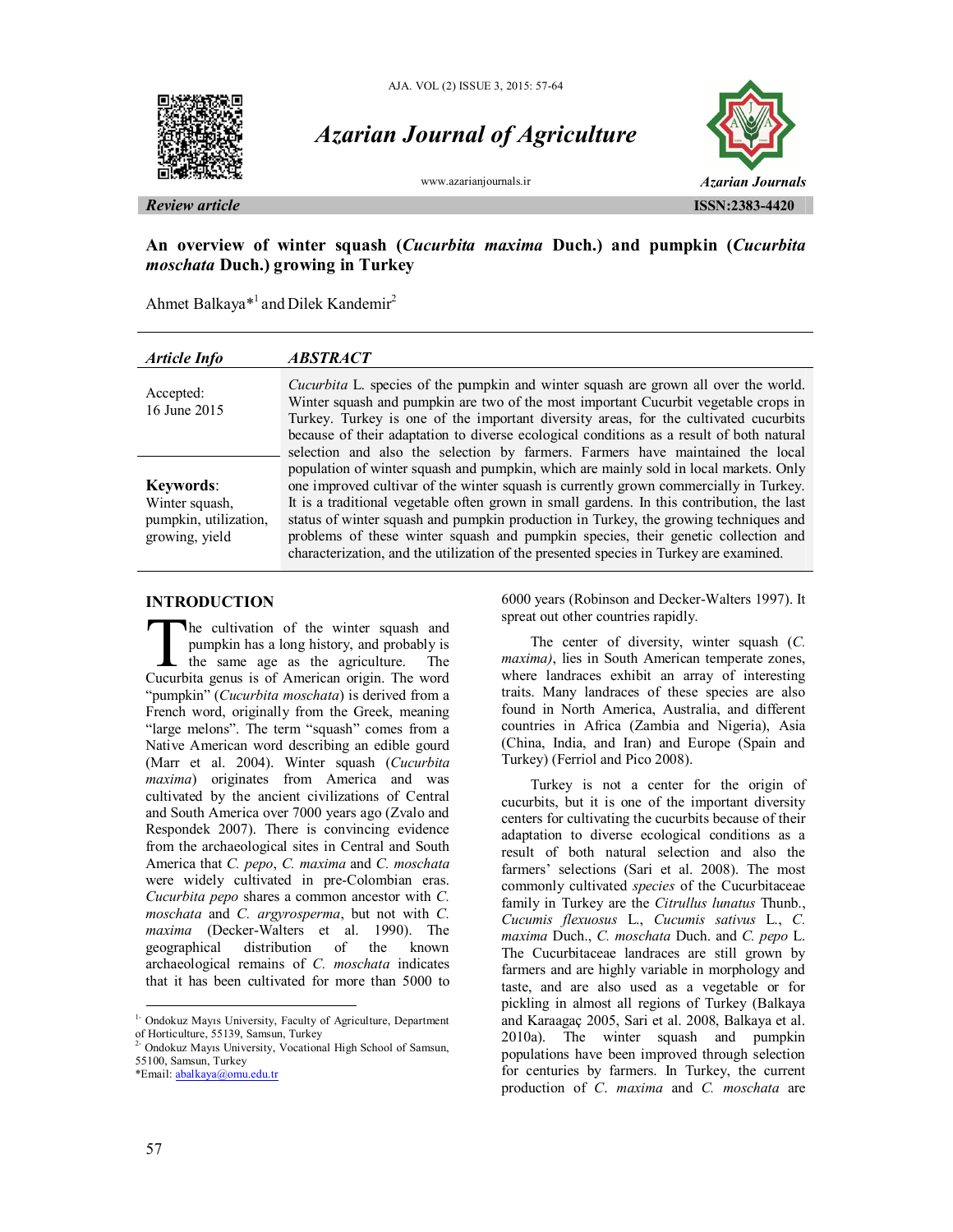based on local cultivars and are for home consumption, or sold in local markets.

The aim of this review is to present winter squash and pumpkin production in Turkey, the growing techniques and problems of the species, their genetic collection and characterization, the current and ongoing cultivar breeding programs, and the probable utilization of the presented species. This detailed overview will give an insight for agricultural scientists regarding the up to date situation with the winter squash and pumpkin production potential in Turkey, and provide information about the species.

#### **WINTER SQUASH AND PUMPKIN GENETIC RESOURCES AND BREEDING ACTIVITIES IN TURKEY**

Turkey is one of the domestication centers where ancient agriculture began. Vavilov (1951) described two important centers (Near East and Mediterranean) in the country. It is also one of the centers of origin, and/or diversity of several crop plants, and many plant species. Turkey is endowed with a rich diversity of families (163), genera  $(1.225)$  and species  $(9.000)$  of plants ( $\ddot{O}$ zgen et al. 2000, Balkaya and Karaağaç 2005), and also has the genetic diversity centers for many wild, transitional, and cultivated forms of annual and perennial, herbaceous and woody plants (Balkaya and Karaağaç 2005). Species endemism is also high. Presumably, this factor is connected to the climatic and topographic diversity of Turkey. Turkey's environment is diverse, ranging from subtropical to cold temperate zones. This ecological diversity has contributed to high genetic diversity, and allowed successful introduction and cultivation of a great number of vegetable species (Balkaya 2009). Winter squash and pumpkins are two of the most important cucurbita vegetable crops in Turkey. They were cultivated largely in different regions of Turkey, but only one registered cultivar of winter squash (namely Arıcan 97 cv.) is currently grown commercially in Turkey (Balkaya et al. 2011a). Winter squash and pumpkin landraces are sometimes grown as unimproved populations in different regions in Turkey. The exchange of types of seeds among farmers could allow for the maintenance for the genetic diversity in these winter squash populations (Balkaya et al. 2009a). These traditional landraces are important genetic resources for plant breeders because of their considerable genotypic variation. This variation is favoured and maintained by deliberate selection for specific traits by the farmers (Balkaya et al. 2010a).

However, for decades, the old winter squash landraces have progressively been replaced by new cultivars, including the Arıcan 97, which ensure higher yields and incomes, and meet the requirements of both the processors and consumers (Sari et al. 2008; Balkaya et al. 2009a).

To date breeding and selection studies have been conducted on *Cucurbita maxima* and *Cucurbita moschata* populations in Turkey. The winter squash populations show great diversity in the Black Sea region of Turkey regarding their morphological characteristics, particularly in fruit length, fruit diameter, fruit shape, fruit brightness, skin thickness, flesh thickness, and color. A comprehensive collecting program for the winter squash and pumpkin populations in Turkey began in 2005 by Balkaya et al. (2005). One hundred and fifteen populations of winter squash, *C. maxima* Duch. were collected from different provinces in the Black Sea region (Bolu, Sinop, Amasya and Samsun provinces) (Balkaya et al. 2009a). From the observations, 26 winter squash genotypes were evaluated as superior using the weighting based ranking method in the first year. In the second and third years, from these selected genotypes; 9 genotypes and 5 genotypes were determined as cultivar candidates respectively. At the end of this breeding study, 55ÇA15, 55ÇA06, 55BA03, and 57SI21 genotypes were determined as being promising cultivars for further breeding efforts (Balkaya et al. 2011a). These selected promising genotypes will be developed as new registered winter squash cultivars in the future.

Twenty two local populations of pumpkin were collected in the Black Sea Region during and after the harvest in September 2005 and February 2006 (Balkaya et al. 2009b). These populations have been maintained by farmers for generations and are representative of the different pumpkin types growing in the Black Sea region. The geographical distribution of the pumpkin populations was 8 populations from Amasya, 6 from both Bolu and Samsun, and 2 from Sinop (Balkaya et al. 2009b), and the results showed a large variation among the genotypes. This study showed that the pumpkin genotypes from the Black Sea Region of Turkey have a number of characteristics useful for breeding programs. Four types were evaluated as superior when using a weighting based ranking method. At the end of this research, 1 genotype (14BO01) was selected as being promising for further breeding efforts.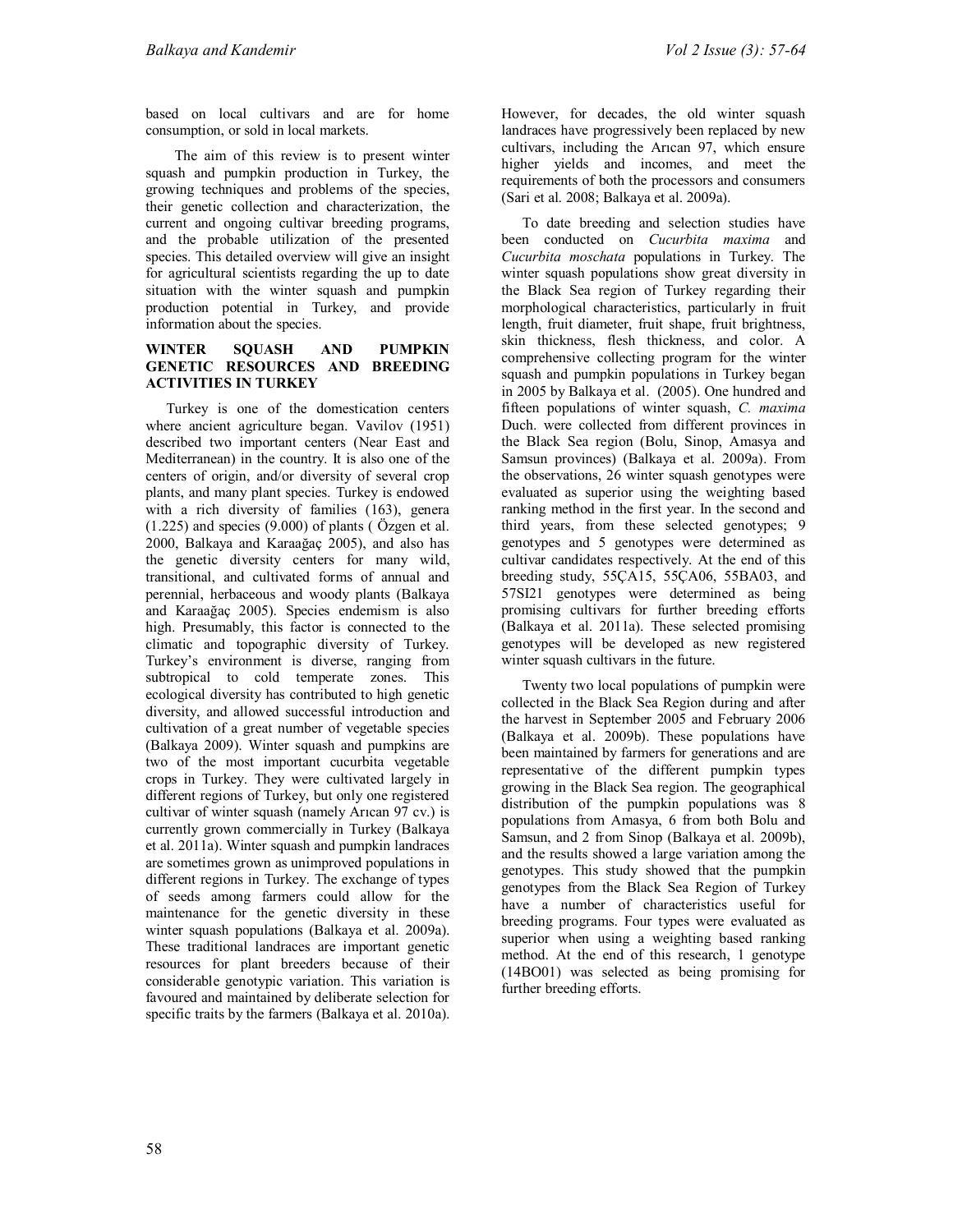| Table 1. Total squash and pumpkin production in the important producer countries |  |  |  |  |  |  |
|----------------------------------------------------------------------------------|--|--|--|--|--|--|
|----------------------------------------------------------------------------------|--|--|--|--|--|--|

| <b>Production (tonnes)</b> | 2010       | 2011       | 2012       | 2013       |
|----------------------------|------------|------------|------------|------------|
| World $+$                  | 23.059.686 | 24.274.016 | 24.616.115 | 24.679.859 |
| 1.China                    | 6.731.978  | 6.965.200  | 7.062.760  | 7.155.250  |
| 2. India                   | 4.456.296  | 4.695.542  | 4.900.000  | 4.900.000  |
| 3. Russian Federation      | 988.580    | 1.175.890  | 1.080.845  | 1.128.205  |
| 4. Iran                    | 732.660    | 951.253    | 965.000    | 897.293    |
| 5. USA                     | 792.700    | 814.330    | 900.880    | 796.872    |
| 6. Ukraine                 | 516.900    | 626.900    | 587.800    | 610.800    |
| 7. Mexico                  | 522.388    | 525.445    | 564.986    | 544.988    |
| 8. Egypt                   | 658.234    | 633.557    | 559.606    | 543.334    |
| 9. Spain                   | 366.500    | 393.100    | 502.600    | 533.200    |
| 10. Italy                  | 508.075    | 538.533    | 520,000    | 530.000    |

### **ECONOMIC IMPORTANCE: IMPORTANCE AS CROP AREAS AND PRODUCTION VALUES IN VARIOUS COUNTRIES**

Winter squash and pumpkin are members of the genus Cucurbita within the economically important Cucurbitaceae family. There are three economically important Cucurbita species, namely *C. pepo*, *C. maxima* and *C. moschata*, which have different climatic adaptations, and are widely distrubuted in agricultural regions worldwide (Robinson and Decker-Walters 1997; Paris and Brown 2005; Wu et al. 2007).

The Cucurbita spp. is collectively ranked among the 12 leading vegetable crops worldwide. China and India are the world leading producers. China's total squash and pumpkin production is 7.155.250 tonnes in 387.705 hectares, while India's production is 4.900.000 tonnes in 510.000 hectares (Table 1, Table 2). Other major producers are the Russian Federation, Iran, America, Ukraine, Mexico, Egypt, Italy, and Spain, respectively. Turkey is ranked  $12^{th}$  in the world in terms of totalsquash and pumpkin production (FAOSTAT 2015).

| Turkey is located between $36^{\circ}$ and $42^{\circ}$ N and from |  |  |  |  |  |  |  |
|--------------------------------------------------------------------|--|--|--|--|--|--|--|
|                                                                    |  |  |  |  |  |  |  |

 $26^{\circ}$  to  $45^{\circ}$  E, and is characterized by mountainous areas in center, and flat coastal plains in other locations. While the coastal regions enjoy milder climates, the inland Anatolian plateau exposes extremely hot summers and cold winters with low rainfall. The Aegean and Mediterranean coasts have cool rainy winters and hot, moderately dry summers. Western and Southern Anatolia have a typical Mediterranean climate near the coast, with mild wet winters, and long, hot, dry summers (Güler 2004). Turkey's environment is diverse, ranging from subtropical to cold temperate zones. This ecological diversity has contributed to high genetic diversity (Balkaya and Karaagaç 2005). The Black Sea region has seen intensive cultivation on small holdings of a wide variety of crops such as corn, beans, peas, pumpkins, kale, and cabbages (Balkaya 2009).

Winter squash and pumpkins are two of the most important Cucurbit vegetable crops in Turkey. The annual winter squash and pumpkin production in Turkey is 93.672 tonnes, according to 2014 records (Table 3). In Turkey, the Ankara province has a large share (11.6 %) of winter squash and pumpkin production with 10.836 t, followed by Sakarya (9.283 t), Düzce (8.046 t), Eskişehir (7.765 t) Samsun (6.664 t), and provinces, respectively (TUIK 2015).

| $-$ , $-$ , $-$ , $-$ , $-$ , $-$ , $-$ , $-$ , $-$ , $-$ , $-$ , $-$ , $-$ , $-$ , $-$ , $-$ , $-$ , $-$ , $-$ , $-$ , $-$ , $-$ , $-$ , $-$ , $-$ , $-$ , $-$ , $-$ , $-$ , $-$ , $-$ , $-$ , $-$ , $-$ , $-$ , $-$ , $-$ , |           |           |           |           |
|-------------------------------------------------------------------------------------------------------------------------------------------------------------------------------------------------------------------------------|-----------|-----------|-----------|-----------|
| Area harvested (ha)                                                                                                                                                                                                           | 2010      | 2011      | 2012      | 2013      |
| World +                                                                                                                                                                                                                       | 1.727.669 | 1.773.911 | 1.778.773 | 1.797.194 |
| 1. India                                                                                                                                                                                                                      | 481.235   | 502.081   | 510.000   | 510,000   |
| 2. China                                                                                                                                                                                                                      | 364.736   | 377.427   | 383.005   | 387.705   |
| 3. Cameroun                                                                                                                                                                                                                   | 120.000   | 119.690   | 120,000   | 124.675   |
| 4. Iran                                                                                                                                                                                                                       | 47.767    | 59.774    | 60.000    | 56.304    |
| 5. Cuba                                                                                                                                                                                                                       | 56.597    | 56.788    | 52.380    | 55.865    |
| 6. Russian Federation                                                                                                                                                                                                         | 53.200    | 56.600    | 53.400    | 53.925    |
| 7. Ruanda                                                                                                                                                                                                                     | 45.334    | 45.217    | 46,000    | 46.500    |
| 8. Bangladesh                                                                                                                                                                                                                 | 39.164    | 39.143    | 40.500    | 42.000    |
| 9. USA                                                                                                                                                                                                                        | 37.600    | 37.030    | 36.980    | 37.110    |
| 10. Mexico                                                                                                                                                                                                                    | 32.100    | 31.206    | 34.001    | 32.996    |

Table 2.Total squash and pumpkin area harvested in the important producer countries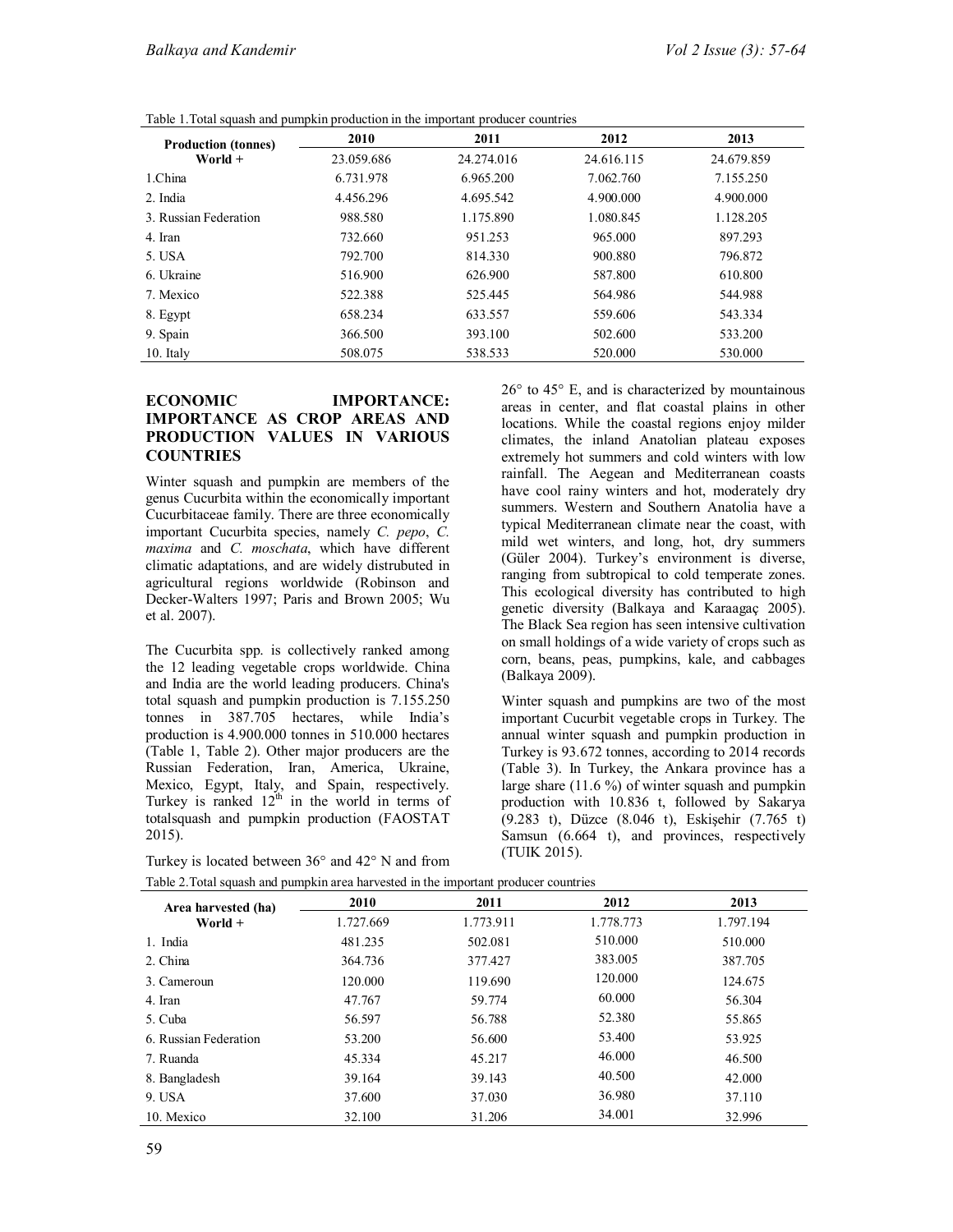|                                      | 2010   | 2011   | 2012   | 2013   | 2014   |
|--------------------------------------|--------|--------|--------|--------|--------|
| <b>Production (tonnes)</b><br>Turkey | 89.368 | 93.099 | 93.612 | 95.076 | 93.672 |
| 1. Ankara                            | 9.447  | 13.415 | 11.676 | 11.498 | 10.836 |
| 2. Sakarya                           | 7.102  | 8.639  | 9.385  | 9.378  | 9.283  |
| 3. Düzce                             | 4.631  | 4.670  | 6.674  | 8.081  | 8.046  |
| 4. Eskisehir                         | 4.398  | 3.448  | 3.870  | 5.408  | 7.765  |
| 5. Samsun                            | 6.599  | 6.440  | 6.769  | 6.685  | 6.664  |
| 6. Cankırı                           | 1.613  | 1.758  | 3.416  | 3.726  | 3.997  |
| 7. Bilecik                           | 3.563  | 3.868  | 3.865  | 3.885  | 3.668  |
| 8. Antalya                           | 3.180  | 3.409  | 3.173  | 3.366  | 3.199  |
| 9. Balıkesir                         | 3.473  | 3.325  | 2.950  | 3.321  | 3.179  |
| 10. Bursa                            | 4.041  | 3.943  | 3.984  | 3.820  | 2.738  |

**Table 3.**Winter squash and pumpkin production in the important producer provinces of Turkey

In Turkey, the Ankara province has the most important winter squash and pumpkin cultivated area with 653,6 ha, followed by Eskişehir province (332,2 ha) and Sakarya province (299,6 ha) (Table 4).

# **UTILIZATION OF WINTER SQUASH AND PUMPKIN FRUITS IN TURKEY**

Winter squash and pumpkin are usually grown for their fruit, and immature for summer squash, and mature for the winter squash and pumpkin. The ripened fruit of *C. maxima* can be boiled and roasted for human consumption. Also, their seeds and flowers are consumed by humans (Bisognin 2002). Mature and young fruits, male flowers, seeds, and young tips of the vines are consumed in pumpkins. In Turkey, pumpkins are used at the immature and mature fruit stages, and is a major ingredient for several vegetable dishes. Both female and male flowers of the pumpkin plants can be consumed. Fresh flowers that are fully open are suitable for cooking (Balkaya et al. 2009b).

Pumpkin seeds are consumed throughout the world and are increasing in popularity, but the

commercial market for pumpkin seeds is still relatively small (Cascio 2007). Pumpkin seeds have also been used in traditional medicine as a vermifuge, and are among several food plants and herbs containing fatty acids and phytosterols that are used for the treatment of benign prostatic hyperplasia (Zhang et al. 1994, Dvorkin and Song 2002). In Turkey, dry pumpkin seeds, eaten on any empty stomach, are used to as an effective treat for tapeworm, (Balkaya et al. 2010b).

When used at the ripening stage or after storage, pumpkins provide a valuable source of the carotenoids and ascorbic acids that play a major role in nutrition as antioxidants in the form of provitamin A and vitamin C (Whitaker and Robinson 1986, Pandey et al. 2003). Winter squash is low calorie, good source of complex vegetable carbohydrates, and dietary fibre. It is also a source of niacin, iron and betacarotene. Usually, the dark erthe skin is, the higher the beta carotene content. Further, winter squash and pumpkins are a good source of vitamin A (Whitaker and Robinson 1986). It is also an excellent source of fibre, vitamin E, vitamin C, manganese, magnesium and potassium. It also contains vitamins B1, B3, B5 and

| Area harvested (ha) | 2010    | 2011    | 2012    | 2013    | 2014   |
|---------------------|---------|---------|---------|---------|--------|
| Turkey              | 3.993,6 | 4.148.9 | 4.150,6 | 4.105,7 | 4081,6 |
| 1. Ankara           | 521,1   | 714,1   | 691,9   | 673.6   | 653,6  |
| 2. Eskisehir        | 184,6   | 137.9   | 147,2   | 215,9   | 332,2  |
| 3. Sakarya          | 212,8   | 283,1   | 295.5   | 297,1   | 299,6  |
| 4. Samsun           | 281,5   | 270.7   | 279,6   | 260,8   | 260,1  |
| 5. Bilecik          | 207,0   | 212,4   | 212,3   | 210,7   | 202,4  |
| 6. Düzce            | 117,1   | 118,8   | 169,1   | 204,3   | 201,8  |
| 7. Kütahya          | 232,0   | 238.5   | 182,0   | 192,5   | 183,0  |
| 8. Bursa            | 209,5   | 200,0   | 204,0   | 198.5   | 150,5  |
| 9. Balıkesir        | 135,0   | 133.5   | 108.5   | 122,3   | 127,0  |
| 10. Antalya         | 112,7   | 116,8   | 107,7   | 104,5   | 101,5  |

**Table 4.** Winter squash and pumpkin are harvested in the important producer provinces of Turkey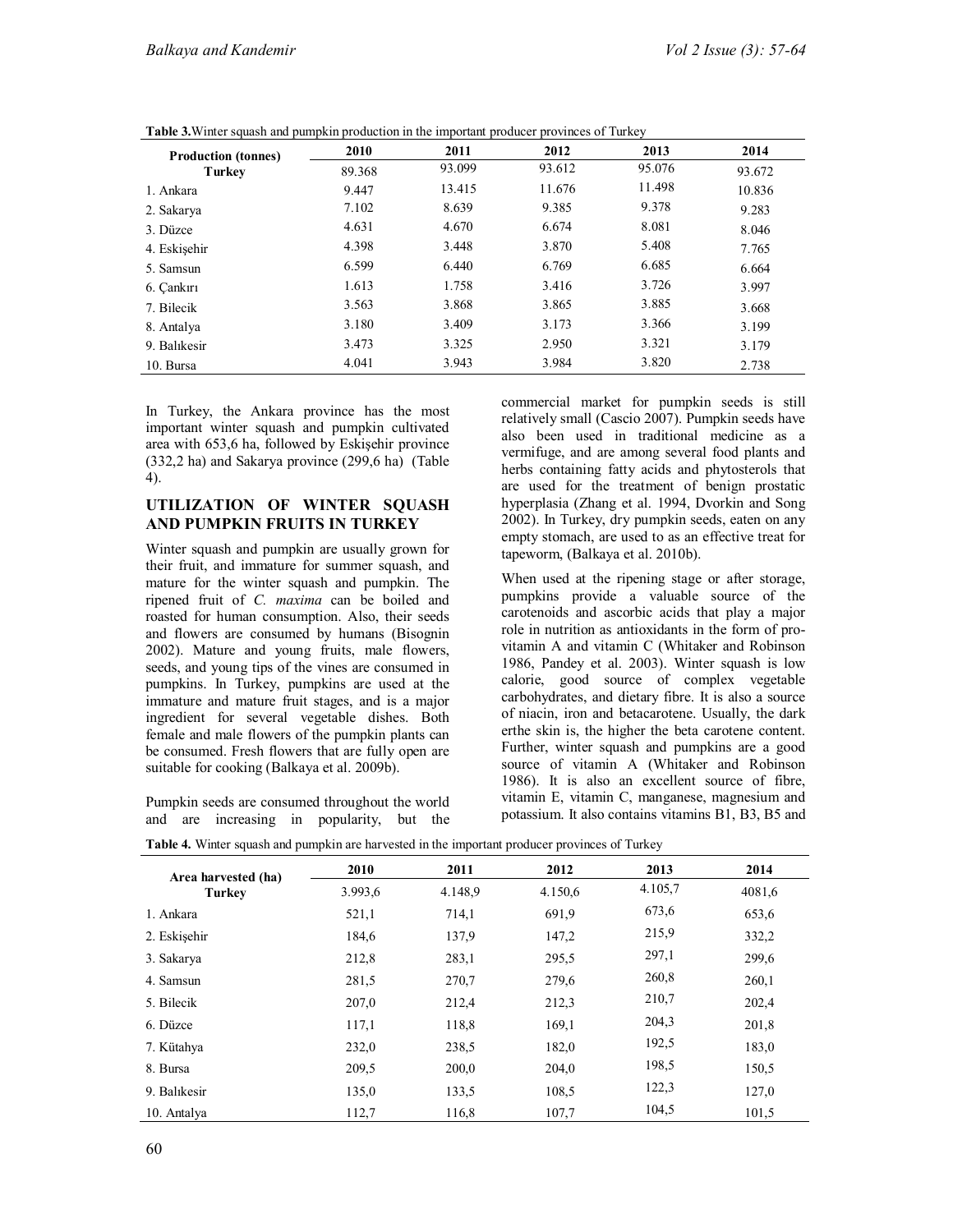B6 (Heflebower and Drost 2010).

## **WINTER SQUASH AND PUMPKIN GROWING TECHNIQUES WITH APPLICATIONS IN TURKEY**

The seeds of the winter squash and pumpkins were sown into plug trays containing peat, organic manure and sand, and mixed at a ratio of 4:2:1. The seedlings were transplanted in May (this sometimes changes according to regions) at the 4-5 leaf stage in Turkey. It is recommended to start in early May (Balkaya et al. 2011b). Depending on the days to maturity, some local winter squash and pumpkin varieties may need to be planted either earlier or later than that date. In some regions of Turkey, the seeds are sown sometimes directly into open fields at later periods. The winter squash seeds require a minimum soil temperature of 15  $^{\circ}$ C in order to germinate. They are also easily destroyed by the frost in the early sowing period. After 7 to 14 days, the plants emerge through the soil surface.

The winter squash and pumpkin plants should be grown in well-drained, sandy loams, with high levels of organic matter and a pH of 6,0 to 6,5 for good quality production (Kamble et al. 2000). For good growth, fresh animal manure or a cover crop into the soil in the fall, or well-rotted manure or compost into the soil before planting is recommended. The requirements for the fertilizer and manure should be based on a soil test for winter squash and pumpkin growing. The winter squash and pumpkin respond well to the applications of manure. Hence, 4-6 tonnes of burn farmyard manure should be added to each decare. The Cucurbit plants require low nitrogen and high potassium and phosphorous for good fruit development. Commercial fertilizer is necessary for both high yield, and for quality fruits in winter squash and pumpkin production. Therefore, 4-6 kg pure nitrogen (N), 5-10 kg pure phosphorus (P<sub>2</sub>O<sub>5</sub>), and 4-8 kg potash  $(K<sub>2</sub>O)$  should be applied per decare. If possible farmyard manure should not be used, and these values should be increased to 1,5 or 2 times (Sari 2011). Pumpkins prefer their water applied under foliage. Regular wetting of the foliage not only encourages mildew, but also removes the bait deposits once the fruit has set. Plants tolerate wet conditions fairly well, but foliar diseases and fruit rot increase.

Winter squash and pumpkins need more space than the summer squash (Heflebower and Drost, 2010). The seedlings were planted in a field spacing of 2.8  $\times$  2.0 m in Turkey (Balkaya et al. 2010a). However, many growers prefer to use a wider spacing than this distance.

Winter squash and pumpkin are warm season crops that are both cold weather and frost sensitive. The best crops growth occurs at 20 to 25  $^{\circ}$ C. At temperatures above  $35^{\circ}$ C, male flowers sometimes predominate, resulting in fewer fruit for that period. Likewise, low temperatures also have an adverse effect on the flowering and fruit set. Low humidity is favorable for production due to lower incidences of fruit and foliar disease. Any stress in winter squash and pumpkin growing, which pertains to a lack of water during fruit sizing, can lead to the development of blossom-end rot. The first irrigation should be carried out immediately after planting, with the second and subsequent irrigations given at weekly intervals, or even more frequently, depending upon the need.

The plants were harvested manually at full maturity. Winter squash and pumpkins can be harvested whenever the fruits have turned a deep, solid color, and when the skin is hard (Motes et al. 2013). The pumpkin and winter squash are still alive even after they mature and are removed from the vine. It is best to harvest the fruit with a part of the peduncle attached in order to prolong its storage life. Winter squash needs about three to four months to mature. Pumpkins are harvested earlier than winter squash. The harvest period begins at the end of September and lasts until the middle of October in Turkey (Balkaya 2009). The fruits are normally harvested in one or two pickings. The average fruit weight of the pumpkin should be about 1-3 kg. The winter squash fruits are heavier (averagely 6-12 kg/fruit) than the other squashes (Vural et al. 2000).

The squash and pumpkin's yield are affected by genotypic and environmental factors. The mature fruit size is especially influenced by genetics, the environment, and the plant conditions during the development of the pistillate flower and fruit (Maynard 2007). The yield of the winter squash and pumpkin varieties varied from 6 ton/da to 10 ton/da in Turkey (Salk et al. 2008).

The storage life of the winter squash and pumpkins ranges from 2 to 12 months (Monsour 2009). The storage life of the pumpkin is shorter than the winter squash. The optimum storage conditions are a cool, dry place, with temperatures of 10-15  $^{\circ}$ C and 60-70 % relative humidity (Salk et al. 2008).

#### **SWOT ANALYSIS of WINTER SQUASH AND PUMPKIN PRODUCTION, POTENTIALS IN TURKEY**

We conducted a SWOT analysis on the winter squash and pumpkin production aimed at finding out its potential, as well as the needs of the sector. This method is a structural planning procedure to avaluate the strengths, weaknesses, opportunities, and threats, involved in this study (Lawrence, 2009).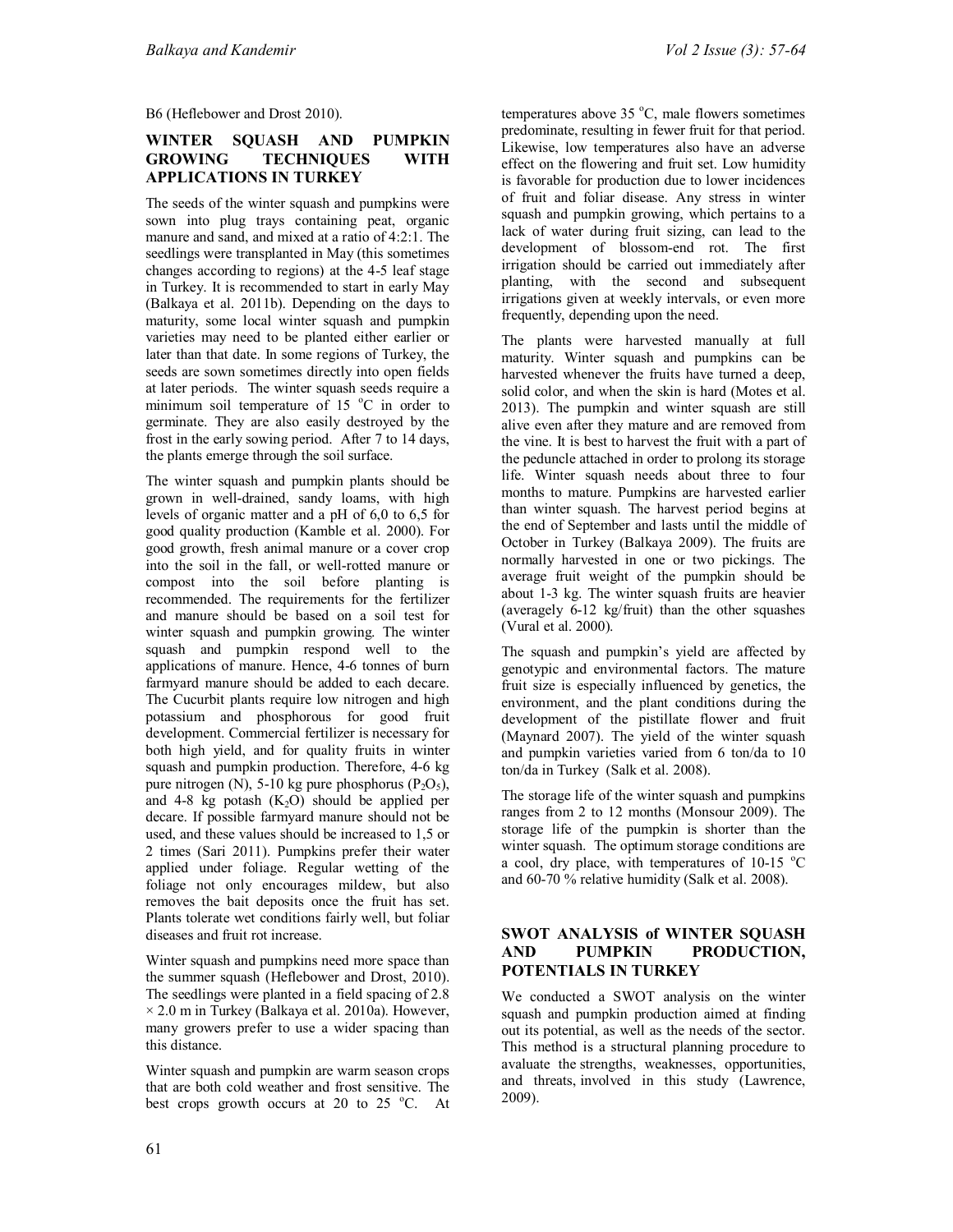The major strengths of winter squash and pumpkin production were cited as suitable agro-ecological conditions and traditional winter squash and pumpkin cultivation. Other cited strengths with the existing market included the demand for this crop and cheap labor, respectively. Turkey is very rich in winter squash and pumpkin genetic resources. There are over 570 local genetic resources in the seed gene bank in Turkey. The variation and diversity of the Cucurbit vegetable genetic resources in Turkey have greatly contributed to the genetic improvement of these vegetables.

The top weaknesses for winter squash and pumpkin production in Turkey were related to low yield values, which result in high production costs. In Turkey, there are local cultivars for the winter squash and pumpkin, which are open-pollinated populations. Compared with commercial varieties, the populations of the Turkish winter squash and pumpkin are less productive, and their fruits lack both uniformity and field durability. Only one registered cultivar of winter squash (namely Arıcan 97 cv.) is currently grown commercially in Turkey. Ongoing research at Ondokuz Mayis University might provide opportunity with improving the new open pollinated varieties of winter squash and pumpkins in Turkey. Other weaknesses are the domination of traditional production, inadequate growing techniques, low investment capacity from producers, and an old-fashioned marketing system. Specific problems were also found in plant protection related to effectiveness, i.e., the quality of plant protection products.

According to the SWOT Analysis, we may identify the following major opportunities, respectively. The high internal demand has increased over the last few decades. In addition, there is the possibility to contribute to job creation for family members in Turkey. The last opportunity was that the development of the processing industry for these crops.

Turkish farmers have a long tradition in winter squash and pumpkin production. The use of modern technologies was at low levels in some regions. Winter squash and pumpkin growers need to adapt capacity building in production planning, post-harvest management, quality control and marketing stages. Another level of technical assistance is needed for farmers' organisations. The major threat to winter squash and pumpkin production was the reduction in earnings in over recent years. Therefore, migration from villages to urban areas has increased in these regions.

# **CONCLUSION**

Turkey is very rich in Cucurbit genetic resources due to its diverse geography and ecology. One of the priorities in vegetable production in Turkey

should be improved winter squash and pumpkin production. There is a need to improve the quality of the products. Only one improved cultivar of winter squash is currently grown commercially. It will be useful to develop new commercial cultivars and preserve genetic diversity by vegetable breeders. It would be very beneficial to complete the description of winter squash genotypes grown in Turkey, and identify all the populations with desirable characters for winter squash breeding, and use all of the technological tools available. In conclusion, there is a need to start promoting breeding activities and seed production of winter squash and pumpkin crops in the private sector in Turkey. Additionally, there is a need to start promoting modern techniques in winter squash and pumpkin cultures such as quality seedlings, hybrid seeds of high potential yields, proper fertilizer use, and preventive protection from diseases and pests.

# **REFERENCES**

- Balkaya A. Karaagaç O. (2005) Vegetable genetic resources of Turkey. Journal of Vegetable Science, 11: 81-102.
- Balkaya A. Kurtar E.S. Yanmaz R. Ozbakır M. (2005) Investigation on collecting, characterization and utilization of winter squash and pumpkin genetic resources in the Black Sea region (In Turkish). The Scientific and Technical Research (TUBITAK) Project No: 104 O 144 Ankara, Turkey.
- Balkaya A. (2009) Exploring variation and sustainable progress of vegetable genetic resources in the Black Sea Region, Turkey. First International Symposium on Sustainable Development, Science and Technology Proceedings, 9-10 June, Sarajevo, Bosna and Herzegovina, pp 21-28.
- Balkaya A. Yanmaz R. Özbakır M. (2009a) Evaluation of variation in seed characters in Turkish winter squash (*Cucurbita maxima* Duch.) populations. New Zealand Journal of Crop and Horticultural Science 37(3): 167-178.
- Balkaya A. Kurtar E. Yanmaz R. (2009b) Evaluation and selection of suitable pumpkin (*Cucurbita moschata* Duchense) types from Turkey. Proceedings of the IV<sup>th</sup> Balkan Symposium on Vegetables and Potatoes 6-10 September Plovdiv, Bulgaria, Acta Horticulturae No: 830:55-62.
- Balkaya A. Özbakır M. Karaağaç O. (2010a) Evaluation characterization of pumpkin (*Cucurbita moschata* Duch.) populations collected from Black Sea region. Journal of Agricultural Sciences 16(1): 17-25.
- Balkaya A. Özbakır M. Karaağaç O. (2010b) Pattern of variation for seed characteristics in Turkish populations of *Cucurbita moschata*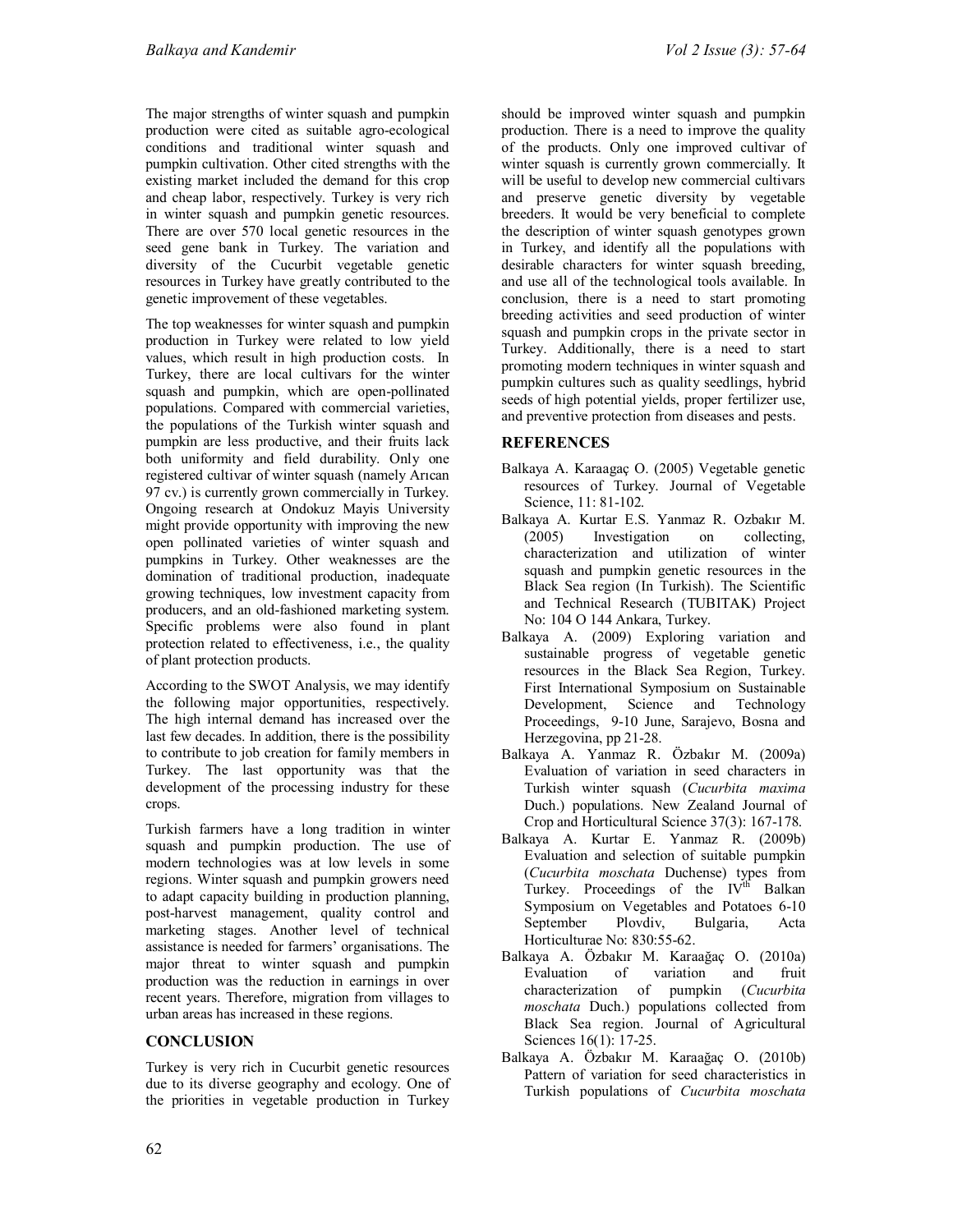Duch. African Journal of Agricultural Research, 5(10): 1068-1076.

- Balkaya A. Özbakır M. Kurtar E.S. (2010c) The phenotypic diversity and fruit characterization of winter squash (Cucurbita maxima) populations from the Black Sea Region of Turkey. African Journal of Biotechnology, 9(2): 152-162.
- Balkaya A. Kurtar E.S. Yanmaz R. Özbakır M. (2011a) The promising winter squash (*Cucurbita maxima* Duch.) cultivars candidate developed by selection breeding from the Black Sea region, Turkey (In Turkish). Türkiye IV. Tohumculuk Kongresi Bildiriler Kitabı-1, 14- 17 Haziran, Samsun, pp17-22.
- Balkaya A. Çankaya S. Özbakır M. (2011b) Use of canonical correlation analysis for determination of relationships between plant characters and yield components in winter squash (*Cucurbita maxima* Duch.) populations. Bulgarian Journal of Agricultural Science, 17(5): 606-614.
- Bisognin A.D. (2002) Origin and evolution of cultivated cucurbits. Ciencia Rural Santa Maria, 32(5): 715–723.
- Cascio J. (2007) Pumpkin Seeds. Cooperative Extension Service, University of Alaska Fairbanks. http://www.uaf.edu/ces/publications/FNH-00561N.pdf
- Decker-Walters D.S. Walters T.W. Poluszny U. Kevan P.G. (1990) Genealogy and gene flow among annual domesticated species of *Cucurbita*. Canadian Journal of Botany, 68: 782-789.
- Dvorkin L. Song K.Y. (2002) Herbs for benign prostatic hyperplasia. Annals of Pharmacotherapy 36: 1443-1452.
- FAOSTAT. (2015) Food and Agriculture Organization. http://apps.fao.org/faostat
- Ferriol M. Pico B. (2008) Pumpkin and Winter Squash. In: Handbook of Plant Breeding, Volume 1, Vegetables I. (Prohens J, Nuez F, eds) Springer, Heidelberg, pp 317-349.
- Güler S. (2004) Horticulture in Turkey. Chronica Horticulture 44(3): 24-27.
- Heflebower R. Drost D. (2010) Summer and winter squash in the garden. Utah State University Cooperative Extension, 2p. https://extension.usu.edu/files/publications/fact sheet/HG\_2004-09.pdf
- Lawrence G.F. (2009) The SWOT Analysis. Using your Strength to overcome Weaknesses, Using Opportunities to overcome Threats. Copyright by Kick It, LLC, 74 p.
- Kamble J.M. Sikora E.J. Zehnder G.W. Bauske E. (2000) Guide to commercial pumpkin and winter squash production. Alabama and Auburn Universities.

http://www.aces.edu/pubs/docs/A/ANR-1041/ANR-1041.pdf

- Mansour N.S. (2009) Storing pumpkin and winter squash at home. Oregon State University Extension Service, EC 1632. http://extension.oregonstate.edu/lane/sites/defa ult/files/documents/ec1632.pdf
- Marr C. Schaplowsky T. Carey T. (2004) Pumpkins. Commercial Vegetable Production. Horticulture Report MF-2030. Kansas State University Agricultural Experiment Station and<br>Cooperative Extension Service, 8p. Cooperative Extension Service, 8p. http://www.agmrc.org/media/cms/mf2030\_0c4 2997f934a4.pdf
- Maynard L. (2007) Cucurbit crop growth and development. Indiana CCA Conference Proceeding, 6p. http://www.agry.purdue.edu/cca/2007/2007/Pro ceedings/Liz%20Maynard-

CCA%20proceedings%201\_KLS.pdf

- Motes J. Roberts W. Damicone J. Edelson J. Duthie J. (2013) Squash and pumpkin production. Oclahoma Cooperative Extension Service, HLA-6026-2, 3p.
- http://pods.dasnr.okstate.edu/docushare/dsweb/Get/ Document-1023/HLA-6026web.pdf
- Özgen M. Adak M.S. Söylemezoğlu G. Ulukan H. (2000) Bitkisel gen kaynaklarının korunmasında yeni teknolojiler. Türkiye Ziraaat Mühendisliği Kongresi, Ankara, pp 259-284.
- Pandey S. Jagdish S. Upadhyay A.K. Ram D. Rai M. (2003) Ascorbate and carotenoid content in an Indian collection of pumpkin (*Cucurbita moschata* Duch.). Cucurbit Genetics Cooperative Report 26: 51-53.
- Paris H.S. Brown R.N. (2005) The genes of pumpkin and squash. Hort. Sci. 40: 1620-1630.
- Robinson R.W. Decker-Walters D.S. (1997) Cucurbits. New York Cab. International 226p. (Crop Production Science in Horticulture)
- Salk A. Arın L. Deveci M. Polat S. (2008) Special Vegetable Growing (In Turkish). Namık Kemal University, ISBN 978-9944-0786-0-3, 488p.
- Sari N. Tan A. Yanmaz R. Yetisir H. Balkaya A. Solmaz I. Aykas L. (2008) General status of Cucurbit genetic resources in Turkey. Cucurbitaceae 2008. Proceedings of the  $IX<sup>th</sup>$ EUCARPIA meeting on genetics and breeding of Cucurbitaceae (PitratM. ed.) INRA. Avignon, France, pp 21-32.
- Sari N. (2011) Summer and Winter Squash, Cucumber, Melon and Watermelon Growing. Horticulture II, Unit:9 (In Turkish). Anadolu Üniversitesi Yayını No:2358, Açıköğretim Fakültesi Yayını No:1355.
- TUIK. (2015) Statistical Data of Turkey. http://tuikapp.tuik.gov.tr/bitkiselapp/bitkisel.zul /
- Vavilov N.I. (1951) The Origin, Variation, Immunity and Breeding of Cultivated Plants. Chronica Botanica, 1: 1-366.